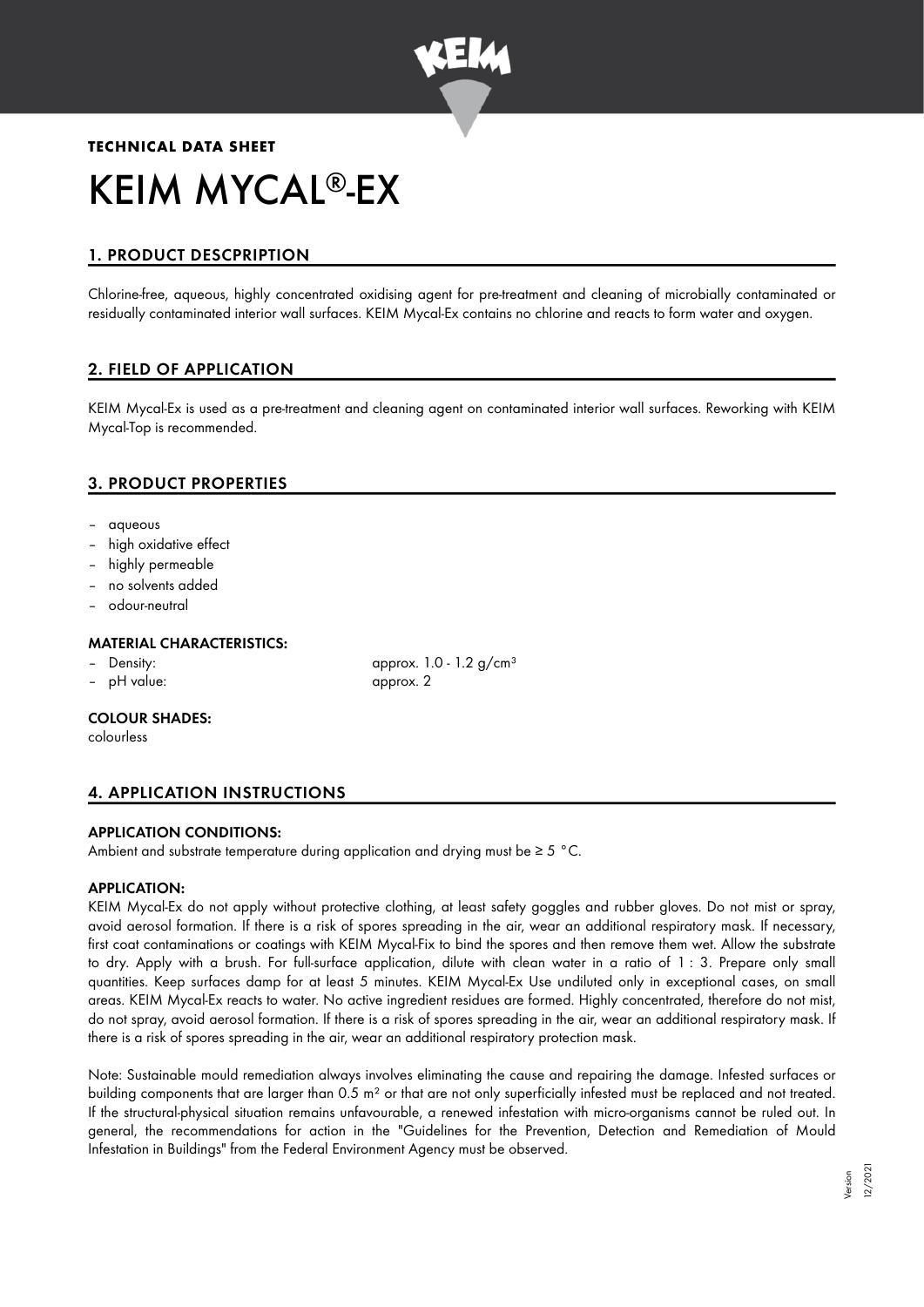#### DRYING TIME:

Can be overcoated after 12 hours at the earliest (at 23°C and 50% RH). At higher relative humidity, layer thicknesses and/ or lower temperatures, drying is delayed accordingly.

#### CONSUMPTION:

approx. 0,1 kg/m² for a single coating. These material consumption values are guide values for smooth substrates. Exact consumption values must be determined by means of test areas.

## CLEANING OF TOOLS:

Clean immediately with water.

## 5. PACKAGING

| <b>Container content</b> | Unit of measure | Type of container |
|--------------------------|-----------------|-------------------|
|                          |                 | jerry can         |

#### 6. STORAGE

| max. storage time | <b>Storage conditions</b>                                 |
|-------------------|-----------------------------------------------------------|
| 12 months         | cool<br>frost-free<br>protected from heat and direct sun. |

# 7. DISPOSAL

For disposal information refer to section 13 of the safety data sheet.

## EC WASTE CODE:

Waste code: 16 09 03\*

# 8. SAFETY INSTRUCTIONS

Please, refer to the Material Safety Data Sheet.

## GISCODE:

GIS code: GD 13

#### 9. GENERAL INFORMATION

Cover surfaces not to be treated, especially glass, ceramics and natural stone. Any splashes on surrounding surfaces or traffic areas must be rinsed off immediately with plenty of water.

Mixing with products not part of the system or other foreign additives is not permitted.